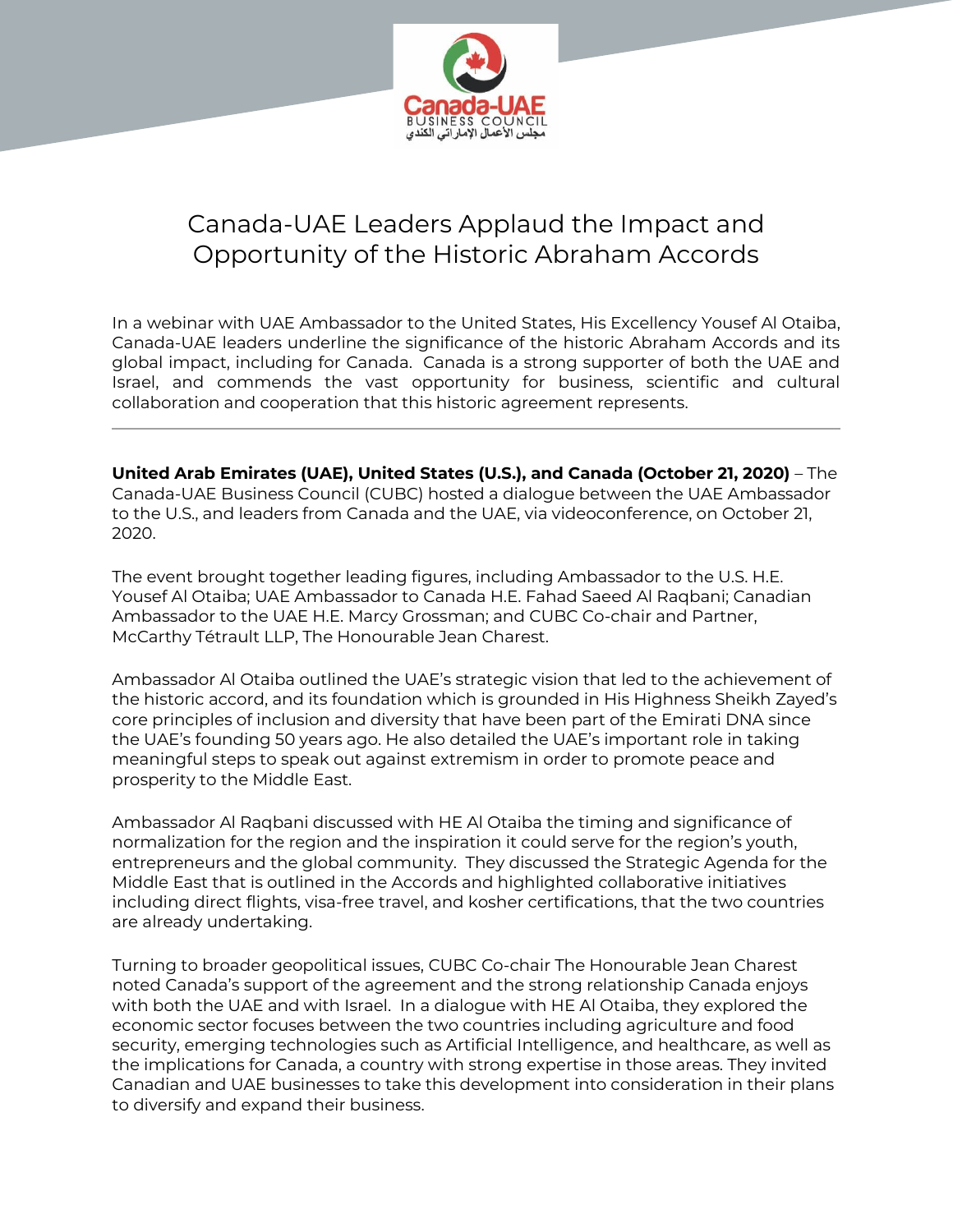Ambassador Grossman concluded the discussion with HE Al Otaiba by exploring the significance of the people-to-people ties that will be fostered through the Abraham Accords, and drew parallels to Canada's shared views and experiences around tolerance, inclusion, and diversity. She noted that the normalization agreement will increase the opportunities for the exchange of citizens through tourism and education, which will further serve to enhance the understanding of each other's values and cultures. The Ambassador reaffirmed Canada's commitment to diplomacy in the region as a foundation that will serve to create prosperity and an enduring peace.

—

[Quote] H.E. Marcy Grossman, Ambassador of Canada to the United Arab Emirates

*"Canada welcomes the normalization of relations between the UAE and Israel, both of whom are our strategic partners. The Abraham Accords are an historic achievement and a bold step in diplomacy to ensure greater stability, security, and prosperity in the region. Canada is pleased to support the bilateral relationship between the UAE and Israel, and to pursue the many opportunities and common aspirations that our three countries share."*

[Quote] H.E. Fahad Saeed Al Raqbani, UAE Ambassador to Canada

*The Abraham Accords are an historic achievement that promotes peace and prosperity in the Middle East, which will have a positive impact for the entire global community. The UAE is proud of its long-standing, strong relationship with Canada, and looks forward to building upon this valuable partnership to further enhance multilateral cooperation with Israel in promoting a more stable, prosperous and secure future, while continuing to stand by the Palestinian people.*

[Quote] Mr. Musabbeh Al Kaabi, CUBC Co-Chair and CEO, Petroleum and Petrochemicals, Mubadala Investment Company

*A focus of the Strategic Agenda for the Middle East highlighted in the Abraham Accords is the expansion of trade cooperation. This presents vast opportunities for businesses in the region and around the world. As Co-Chair of the Canada-UAE Business Council, I have seen firsthand the successful trade partnerships between Canada and the UAE, and I encourage Canadian businesses to take this development into consideration in their plans to expand their business.*

[Quote] The Honourable Jean Charest, CUBC Co-Chair and Partner, McCarthy Tétrault LLP

*As the world confronts a global pandemic, the UAE and Israel have offered a welcome sign of hope for the future. The Abraham Accords focus on economic collaboration and development in meaningful sectors, including agriculture and food security, energy and clean technology, and healthcare. The coming together of these two leading countries will generate exciting breakthroughs for the world. It also presents real opportunity for countries like Canada, a country with deep expertise in these areas, and strong trade relations with both the UAE and Israel.*